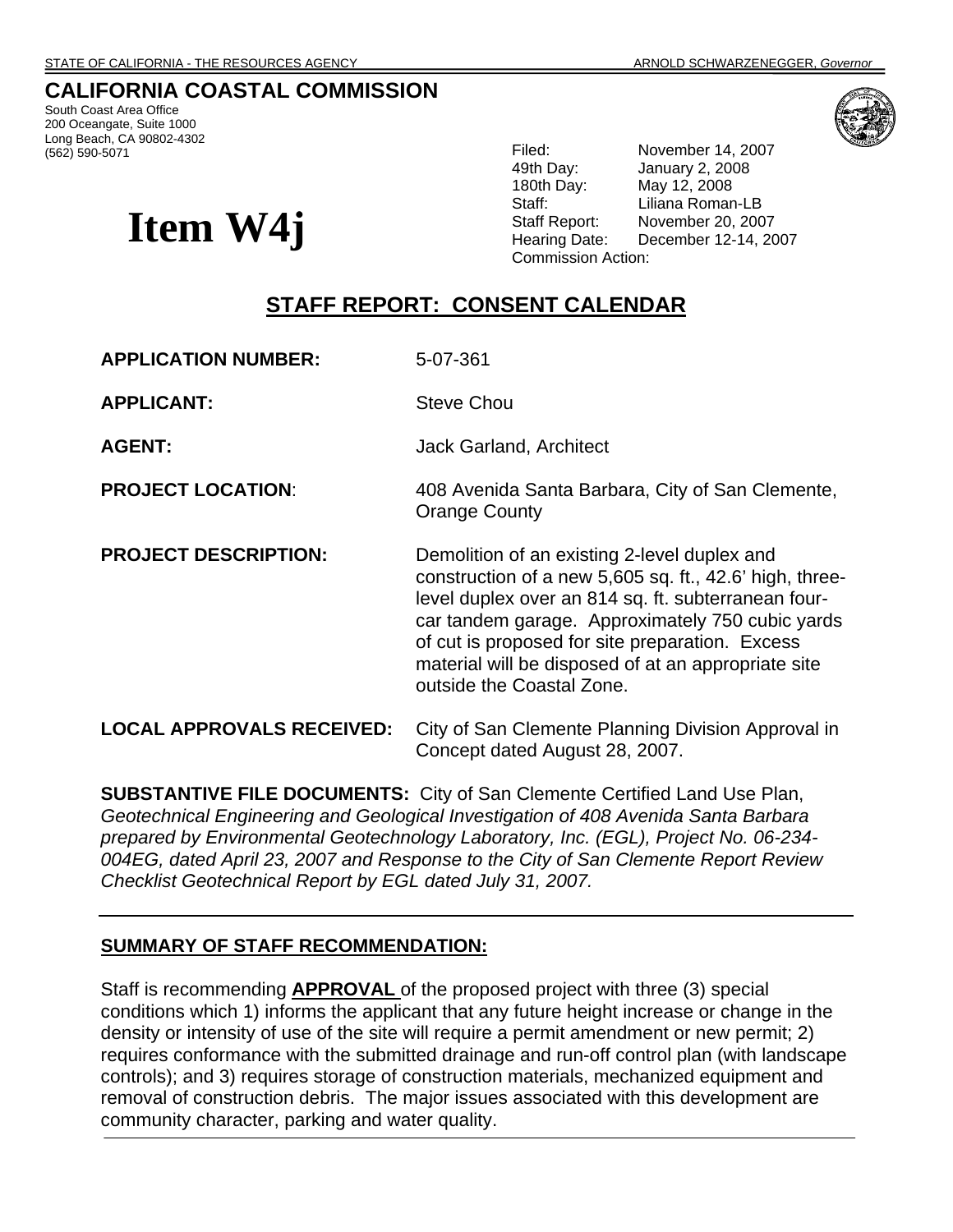#### *5-07-361 (Chou) Staff Report–Consent Calendar Page 2 of 6*

## **LIST OF EXHIBITS:**

- 1. Location Map
- 2. Assessor's Parcel Map
- 3. Project Plans

## **STAFF RECOMMENDATION:**

Staff recommends that the Commission **APPROVE** the permit application with special conditions.

## **MOTION:**

*I move that the Commission approve the coastal development permit applications included on the consent calendar in accordance with the staff recommendations.*

Staff recommends a **YES** vote. Passage of this motion will result in approval of all the permits included on the consent calendar. The motion passes only by affirmative vote of a majority of the Commissioners present.

## **RESOLUTION:**

## **I. APPROVAL WITH CONDITIONS:**

The Commission hereby **APPROVES** a coastal development permit for the proposed development and adopts the findings set forth below on grounds that the development as conditioned will be in conformity with the policies of Chapter 3 of the Coastal Act and will not prejudice the ability of the local government having jurisdiction over the area to prepare a Local Coastal Program conforming to the provisions of Chapter 3. Approval of the permit complies with the California Environmental Quality Act because either 1) feasible mitigation measures and/or alternatives have been incorporated to substantially lessen any significant adverse effects of the development on the environment, or 2) there are no further feasible mitigation measures or alternatives that would substantially lessen any significant adverse impacts of the development on the environment.

## **II. STANDARD CONDITIONS:**

- 1. Notice of Receipt and Acknowledgment. The permit is not valid and development shall not commence until a copy of the permit, signed by the permittee or authorized agent, acknowledging receipt of the permit and acceptance of the terms and conditions, is returned to the Commission office.
- 2. Expiration. If development has not commenced, the permit will expire two years from the date this permit is reported to the Commission. Development shall be pursued in a diligent manner and completed in a reasonable period of time. Application for extension of the permit must be made prior to the expiration date.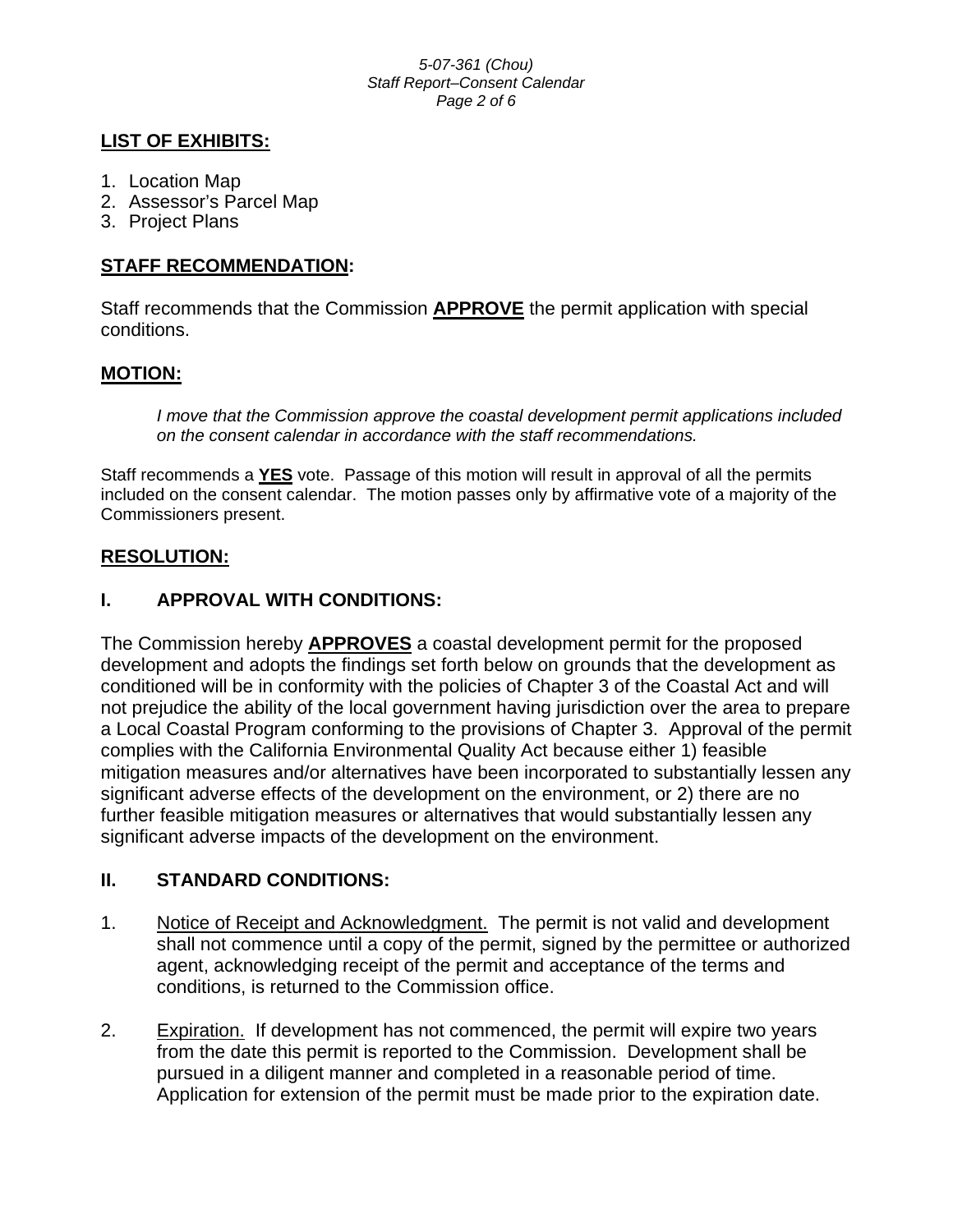#### *5-07-361 (Chou) Staff Report–Consent Calendar Page 3 of 6*

- 3. Interpretation. Any questions of intent or interpretation of any condition will be resolved by the Executive Director or the Commission.
- 4. Assignment. The permit may be assigned to any qualified person, provided assignee files with the Commission an affidavit accepting all terms and conditions of the permit.
- 5. Terms and Conditions Run with the Land. These terms and conditions shall be perpetual, and it is the intention of the Commission and the permittee to bind all future owners and possessors of the subject property to the terms and conditions.

### **III. SPECIAL CONDITIONS:**

### **1. Future Development**

This permit is only for the development described in Coastal Development Permit No. 5-07-361. Pursuant to Title 14 California Code of Regulations Section 13253(b)(6), the exemptions otherwise provided in Public Resources Code Section 30610(b) shall not apply to this development governed by Coastal Development Permit No. 5-07-361. Accordingly, any future improvements to the structure authorized by this permit, including but not limited to changes to the overall height of the structure, divisions of land, conversion to condominiums, and repair and maintenance identified as requiring a permit in Public Resources Section 30610(d) and Title 14 California Code of Regulations Sections 13252(a)-(b), shall require an amendment to Permit No. 5-07-361 from the Commission.

### **2. Drainage and Run-Off Control Plan**

The applicant shall conform with the drainage and run-off control plan dated 5/7/07 showing roof drainage and paved walkways designed to slope into catch basins. Landscaped areas shall consist of drought tolerant, non-invasive plant species. Any proposed changes to the approved plan shall be reported to the Executive Director. No changes to the approved plan shall occur without a Commission amendment to this coastal development permit unless the Executive Director determines that no amendment is required.

### **3. Storage of Construction Materials, Mechanized Equipment and Removal of Construction Debris**

The permittee shall comply with the following construction-related requirements:

- (a) No construction materials, debris, or waste shall be placed or stored where it may enter the storm drain system leading to the Pacific Ocean;
- (b) Any and all debris resulting from construction activities shall be removed from the project site within 24 hours of completion of the project;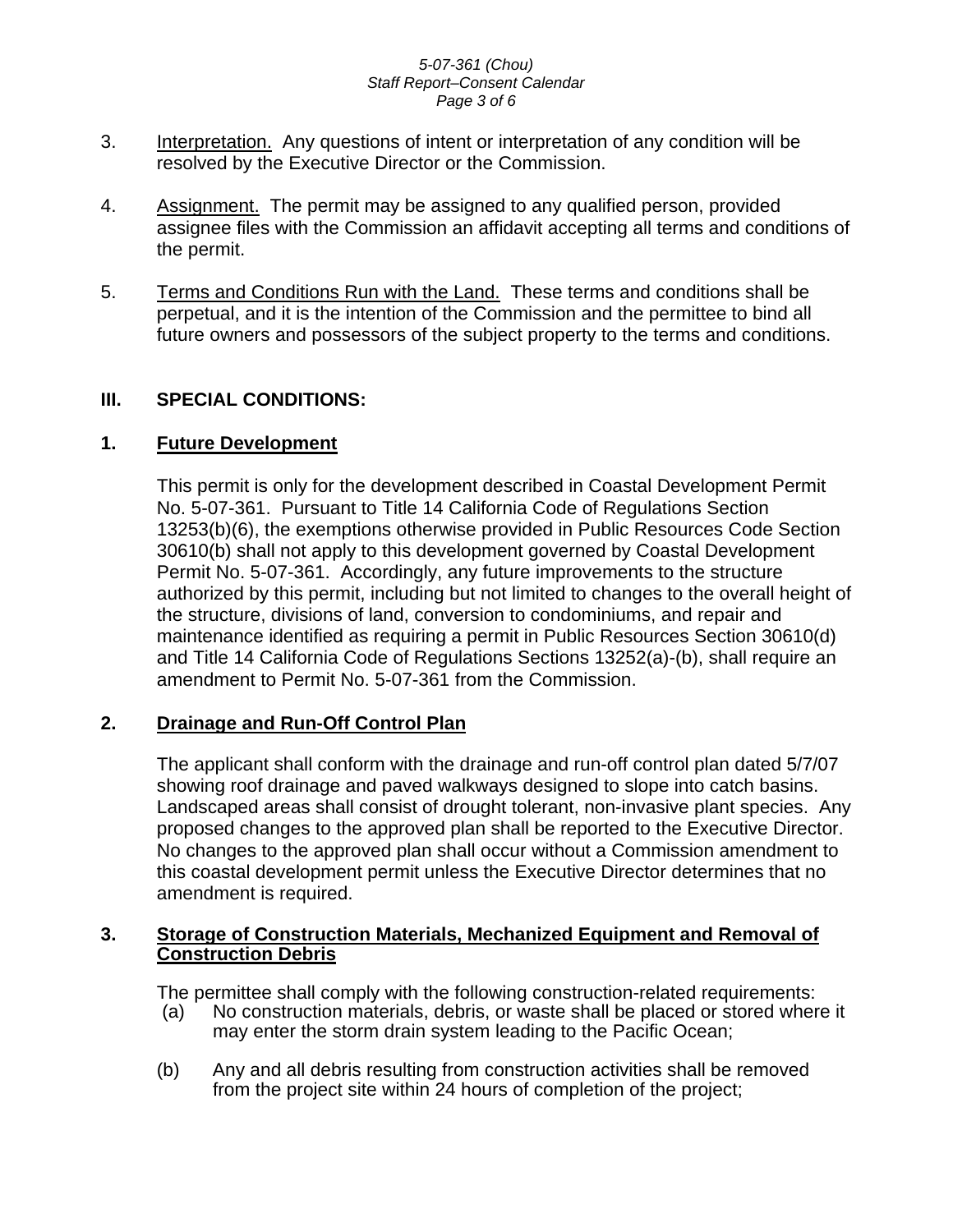#### *5-07-361 (Chou) Staff Report–Consent Calendar Page 4 of 6*

- (c) Erosion control/sedimentation Best Management Practices (BMP's) shall be used to control sedimentation impacts to coastal waters during construction. BMPs shall include, but are not limited to: placement of sand bags around drainage inlets to prevent runoff/sediment transport into the storm drain system and a pre-construction meeting to review procedural and BMP guidelines;
- (d) Construction debris and sediment shall be removed from construction areas each day that construction occurs to prevent the accumulation of sediment and other debris which may be discharged into coastal waters. Debris shall be disposed of outside the coastal zone, as proposed by the applicant.

## **IV. FINDINGS AND DECLARATIONS:**

The Commission hereby finds and declares:

### **A. PROJECT LOCATION AND DESCRIPTION**

The subject site is a steeply sloping lot at 408 Avenida Santa Barbara in the City of San Clemente, Orange County (Exhibits 1 & 2) immediately inland of the City's Pier Bowl District. The site is designated Residential High in the City's General Plan and certified Land Use Plan (LUP). The site is located approximately  $\frac{1}{2}$  mile from the beach. The nearest coastal access is available via pedestrian walkways at the San Clemente Municipal Pier. Surrounding development consists of single-family and multi-family residential development. The height and story levels of surrounding development vary greatly. There are numerous locally designated historic structures in the vicinity but not immediately adjacent to the site.

The applicant is proposing to demolish an existing 2,121 square foot, two-level duplex and construct a 5,605 square foot, 42.6' high, three-level over basement garage duplex (Exhibit 3). Approximately 750 cubic yards of cut is proposed for site preparation. Excess material will be disposed of at an appropriate site outside the Coastal Zone. Proposed landscaping consists of drought tolerant non-invasive plants such as purple flax, purple sage, Shaw's century plant, dwarf rosemary and coyote bush, bougainvillea, mimosa tree, Australian tea tree, and flax leaf paper bark tree. Landscaped areas will be temporarily hand watered until plants are fully established. Specified plants require no permanent irrigation. The applicant proposes to direct roof and surface water runoff to catch basins throughout the site leading directly to the municipal storm drain system. **Special Condition #2** requires the applicant to comply with the proposed drainage and landscaping.

The proposed project meets the City's parking requirement of four off-street spaces (two spaces per unit). Within San Clemente's Coastal Zone, the Commission typically applies the City's parking standards.

The proposed project is considered infill development within a neighborhood with a variety of densities and building heights. There is a 45' maximum height limit in the subject area. With a maximum height of 42'6", the project is consistent with the character and scale of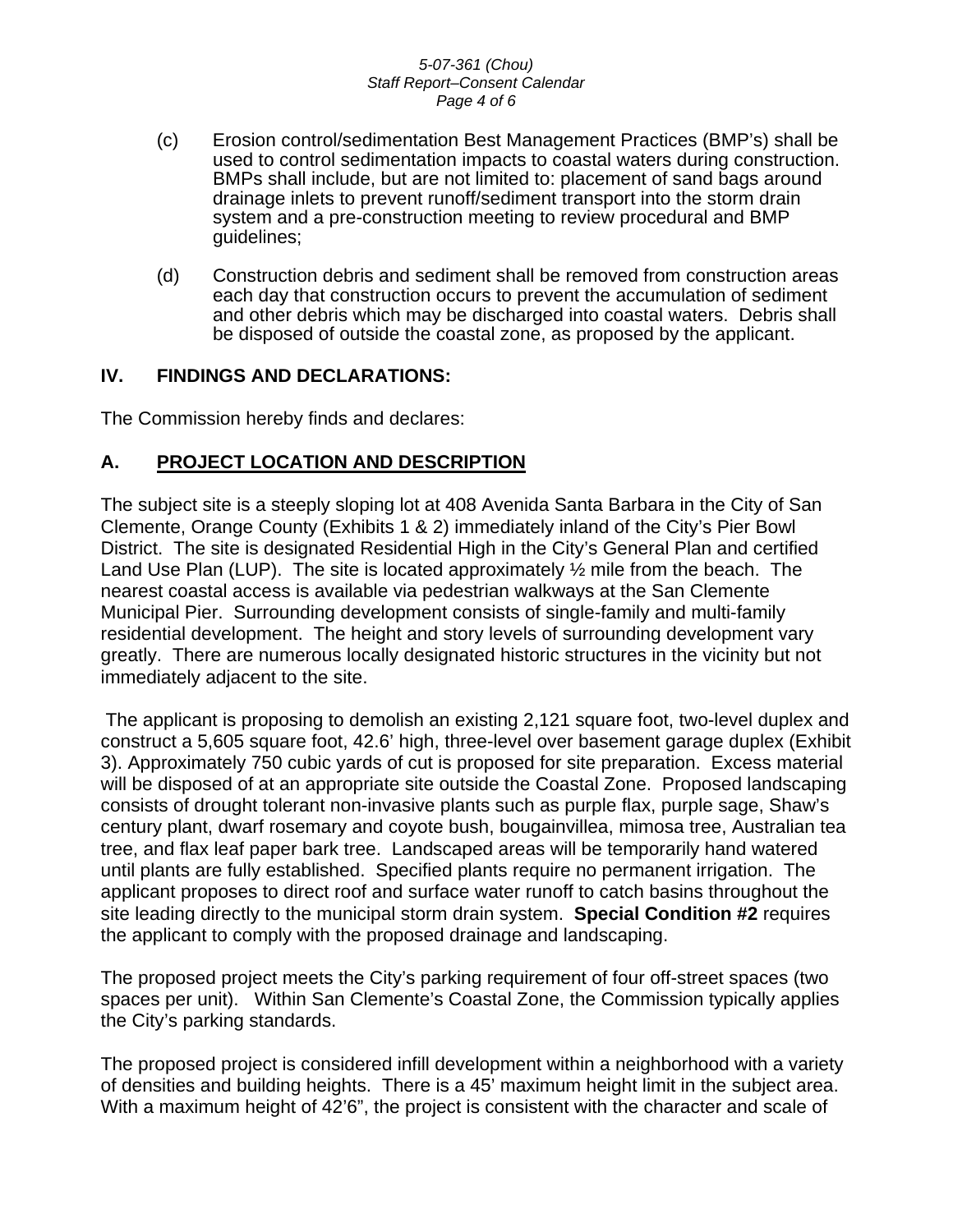#### *5-07-361 (Chou) Staff Report–Consent Calendar Page 5 of 6*

the surrounding area as currently proposed. Future modifications and/or additions to the structures must also respect the pattern of development in the surrounding area and avoid adverse impacts to nearby historic structures. No coastal public views will be affected by the proposed project.

Additionally, while the proposed development is not mandated by the City to be affordable to low and moderate income persons, it would provide less expensive housing than most other comparably sized and located residences in the City. Future development of the project site including condominium conversion potentially may result in a development that is not consistent with the Coastal Act. To assure that future development is reviewed for consistency with the applicable policies of the Coastal Act, the Commission imposes **Special Condition #1** requiring that all proposals for future improvements return to the Commission for review.

## **B. DEVELOPMENT**

The development is located within an existing developed area and is compatible with the character and scale of the surrounding area. However, the proposed project raises concerns that future development of the project site potentially may result in a development which is not consistent with the Chapter 3 policies of the Coastal Act. To assure that future development is consistent with the Chapter 3 policies of the Coastal Act, the Commission finds that a future improvements special condition be imposed. As conditioned, the development conforms with the Chapter 3 policies of the Coastal Act.

# **C. WATER QUALITY**

The proposed development has a potential for a discharge of polluted runoff from the project site into coastal waters. The development, as proposed and as conditioned, incorporates design features to minimize the effect of construction and post-construction activities on the marine environment. These design features include, but are not limited to, the appropriate management of equipment and construction materials, reducing runoff through the use of permeable surfaces, the use of non-invasive drought tolerant vegetation to reduce and treat the runoff discharged from the site, and for the use of post-construction best management practices to minimize the project's adverse impact on coastal waters. Therefore, the Commission finds that the proposed development, as conditioned, conforms with Sections 30230 and 30231 of the Coastal Act regarding the protection of water quality to promote the biological productivity of coastal waters and to protect human health.

# **D. LOCAL COASTAL PROGRAM**

The Commission certified the Land Use Plan for the City of San Clemente on May 11, 1988, and certified an amendment approved in October 1995. On April 10, 1998, the Commission certified with suggested modifications the Implementation Plan portion of the Local Coastal Program. The suggested modifications expired on October 10, 1998. The City re-submitted on June 3, 1999, but withdrew the submittal on October 5, 2000. As conditioned, the proposed development is consistent with Chapter 3 of the Coastal Act and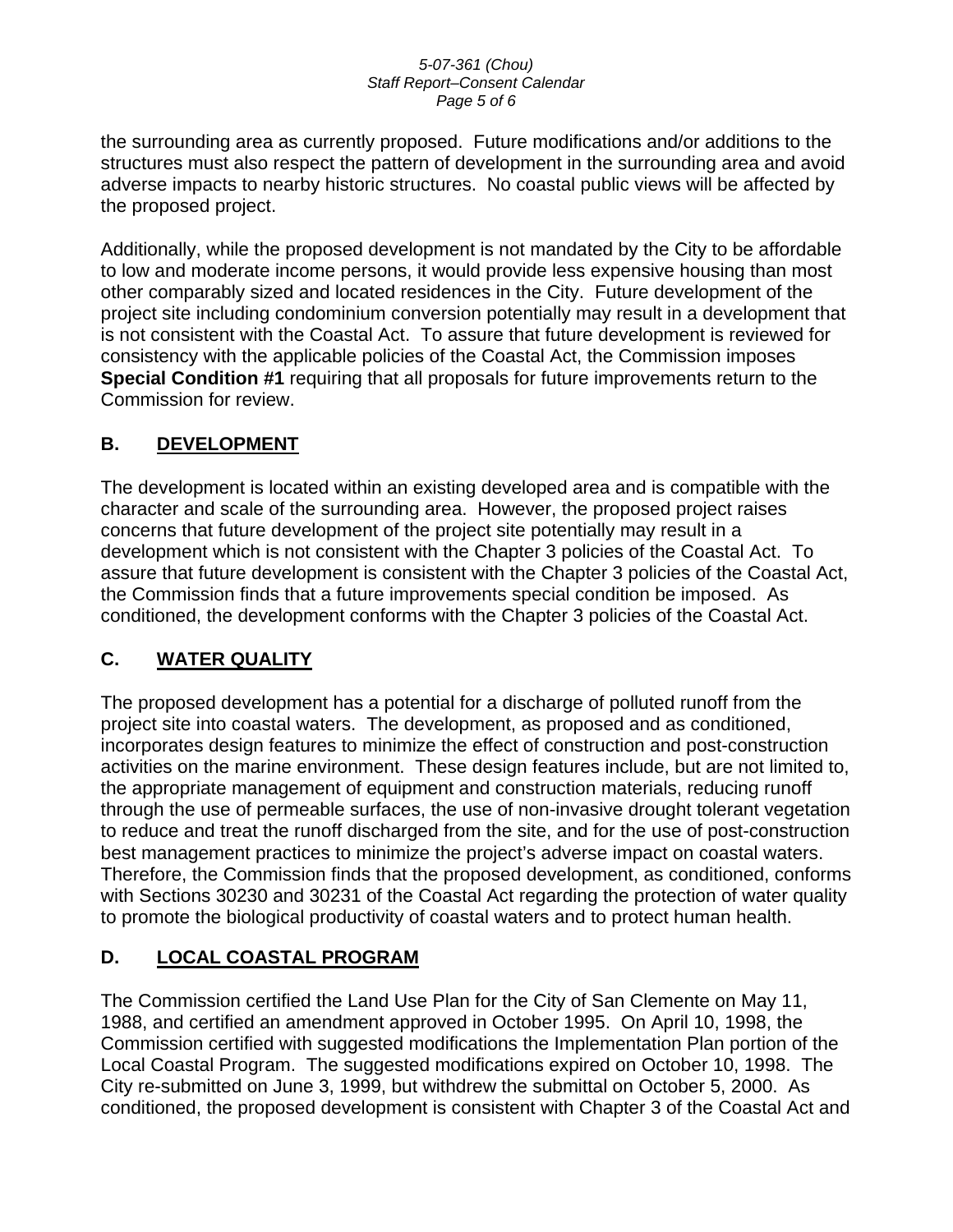#### *5-07-361 (Chou) Staff Report–Consent Calendar Page 6 of 6*

with the certified Land Use Plan for the area. Approval of the project, as conditioned, will not prejudice the ability of the local government to prepare a Local Coastal Program that is in conformity with the provisions of Chapter 3 of the Coastal Act.

# **E. CALIFORNIA ENVIRONMENTAL QUALITY ACT**

As conditioned, there are no feasible alternatives or feasible mitigation measures available which would substantially lessen any significant adverse effect which the activity may have on the environment. Therefore, the Commission finds that the proposed project, as conditioned to mitigate the identified impacts, is the least environmentally damaging feasible alternative and can be found consistent with the requirements of the Coastal Act to conform to CEQA.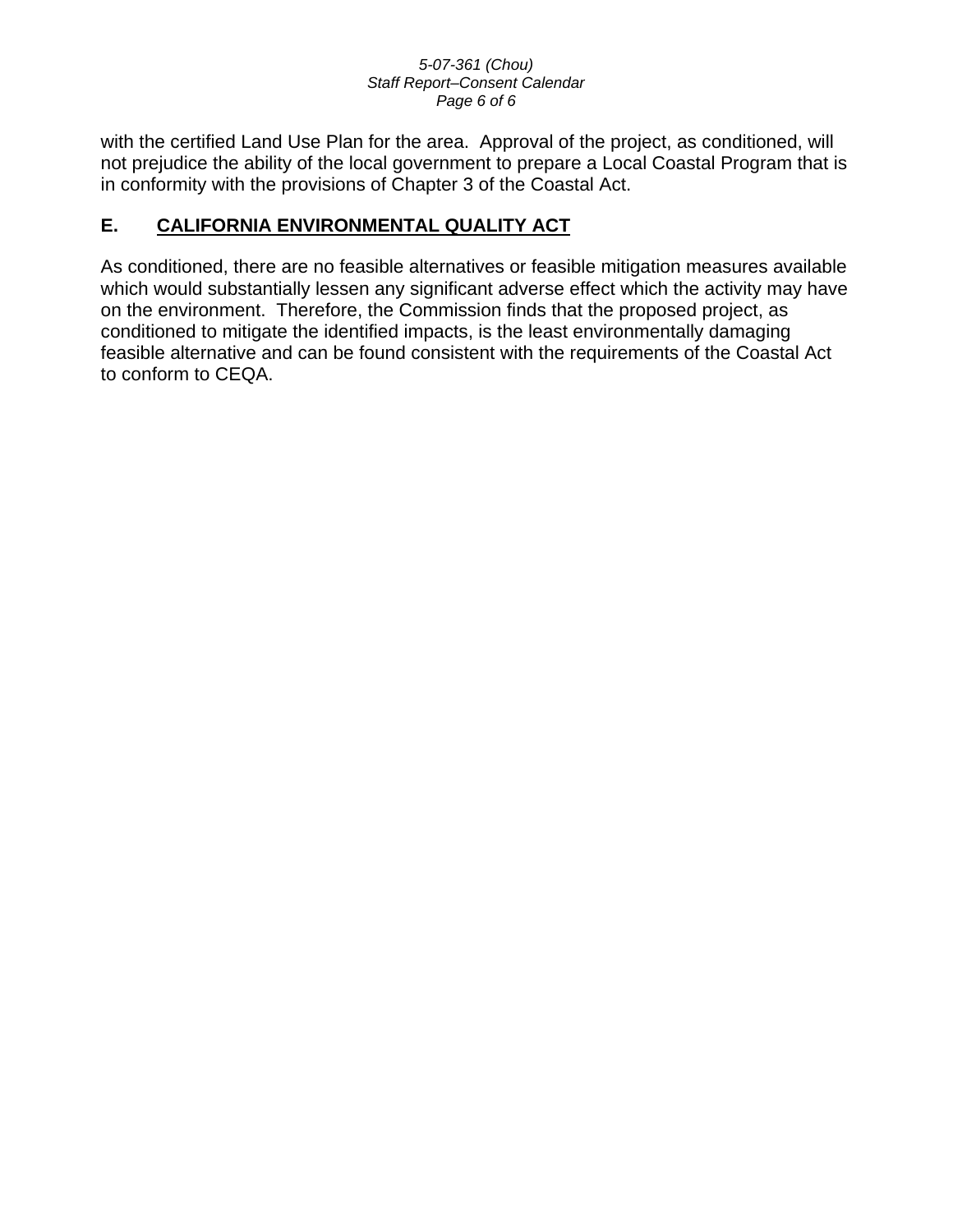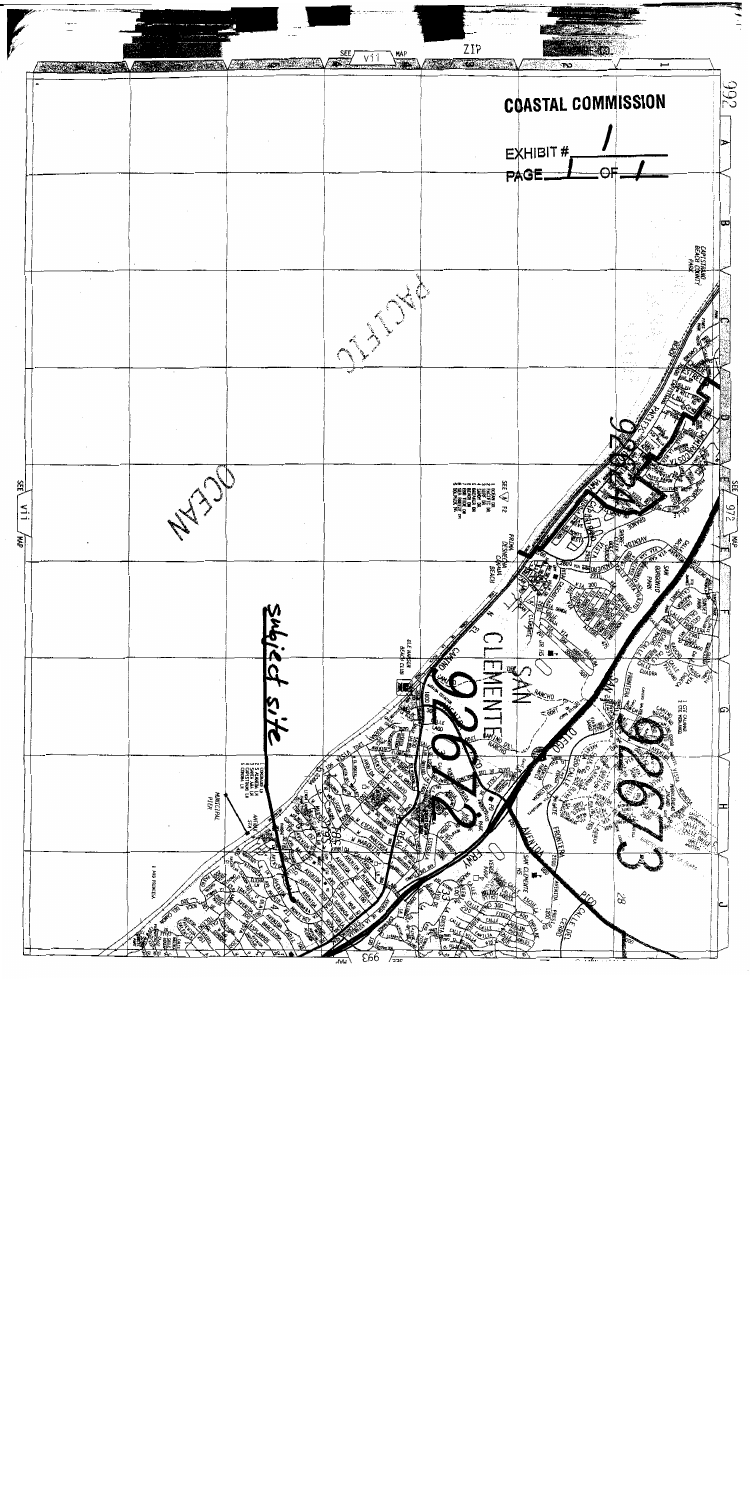

SUSAN W. CASE, INC.<br>917 GLENNEYRE ST #7 LAGUNA BEACH CA 92651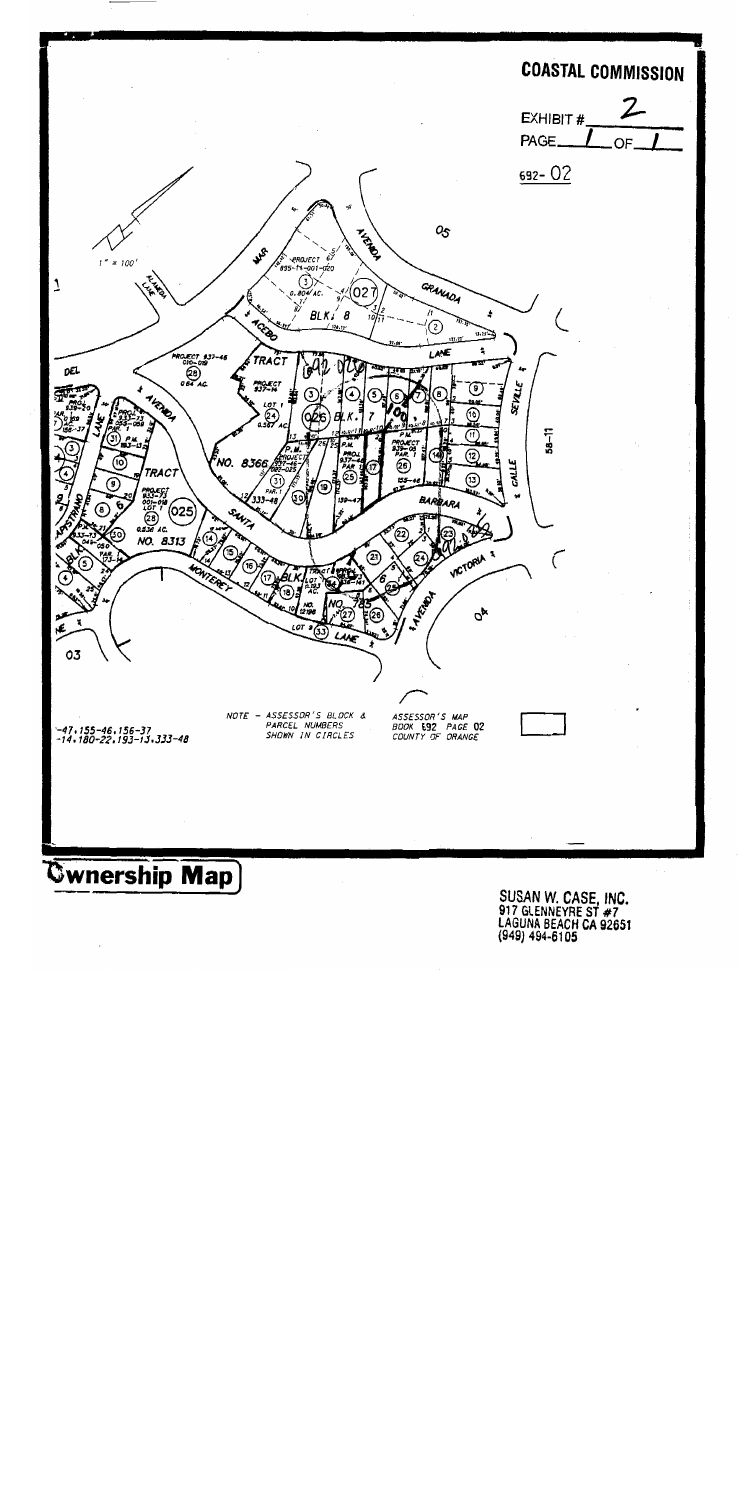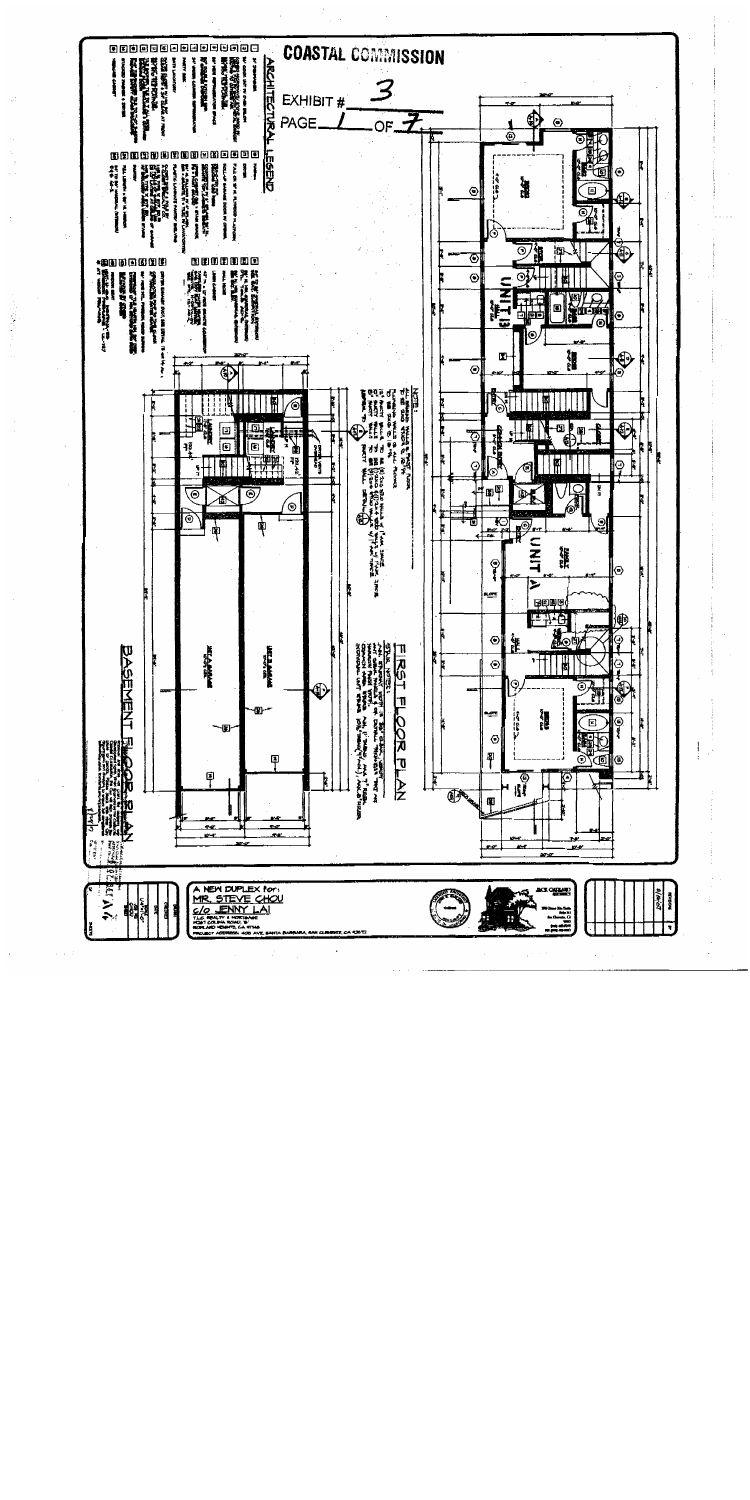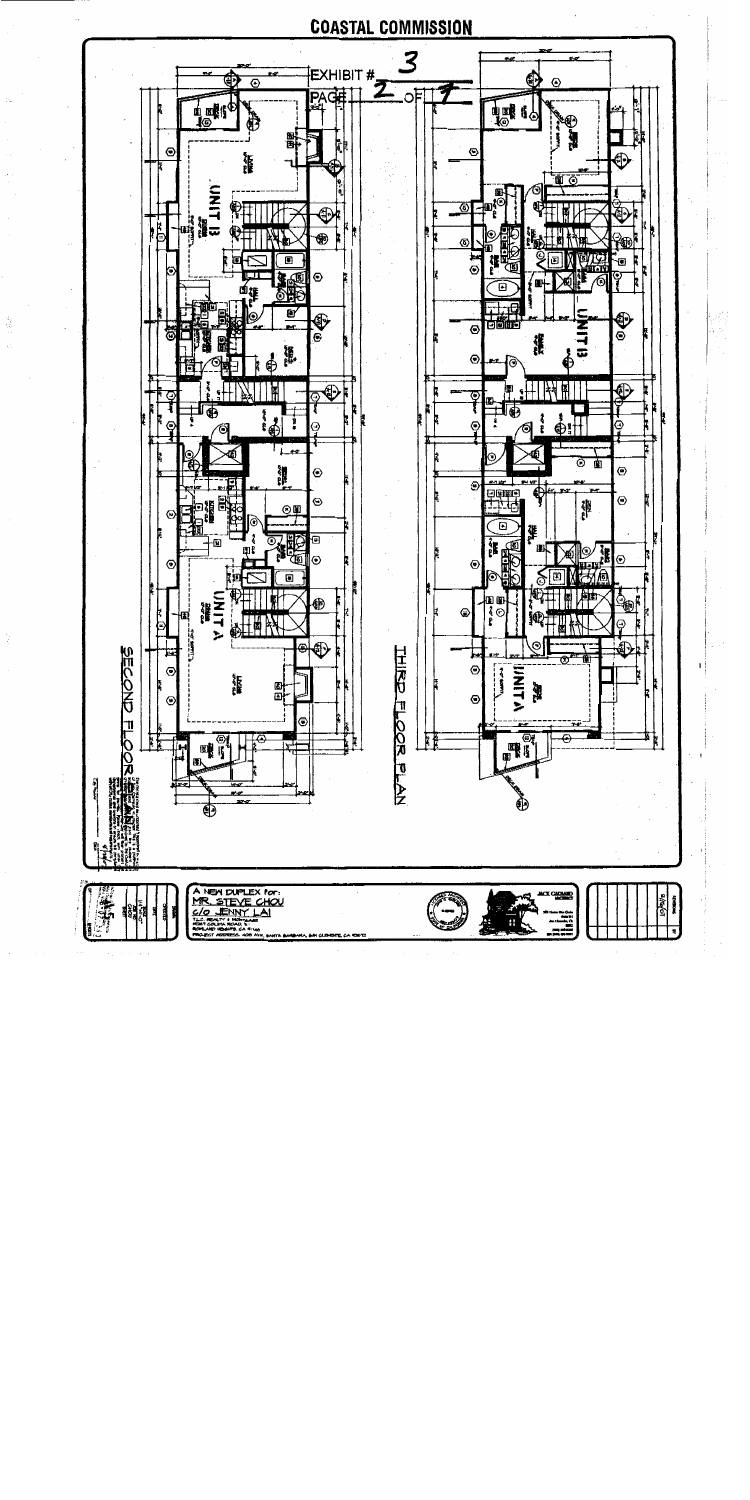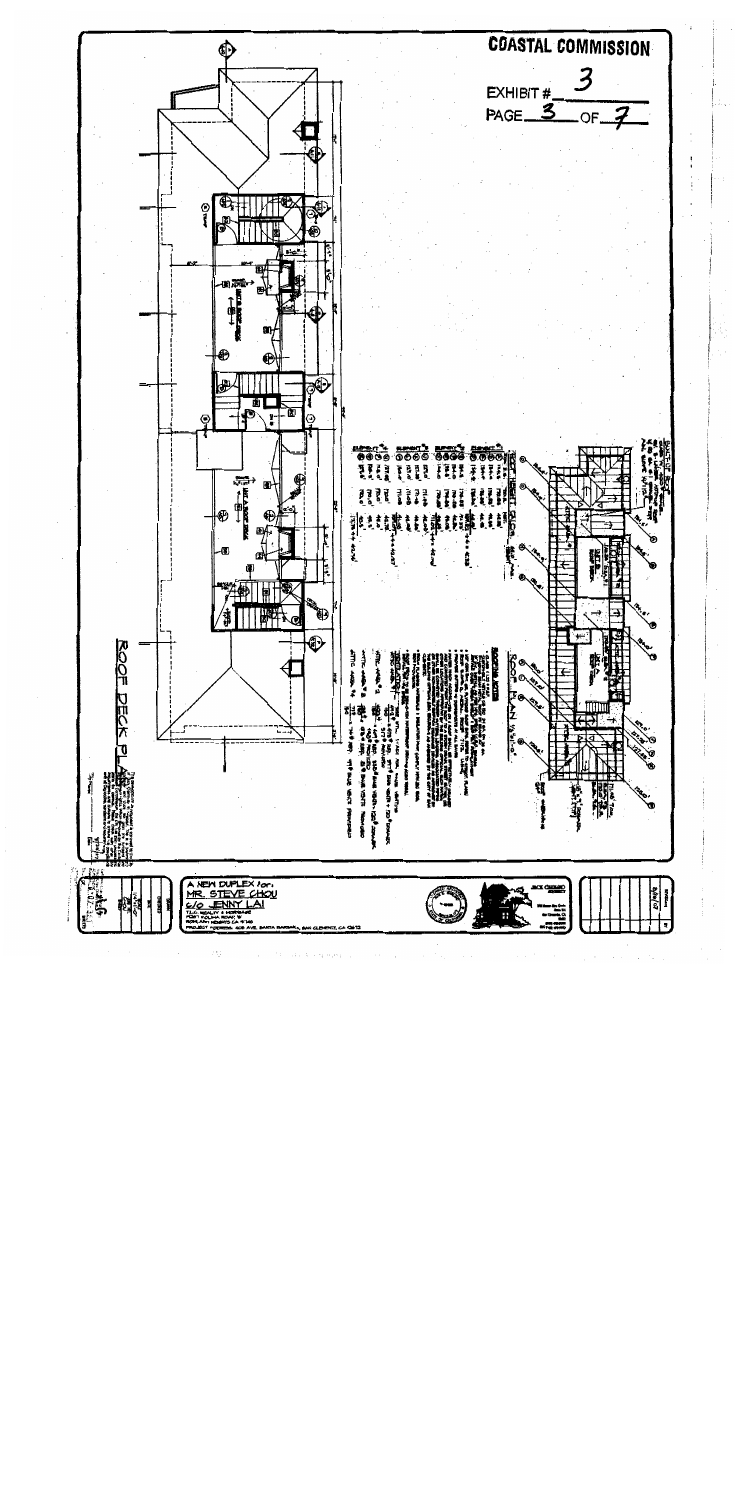

ŷ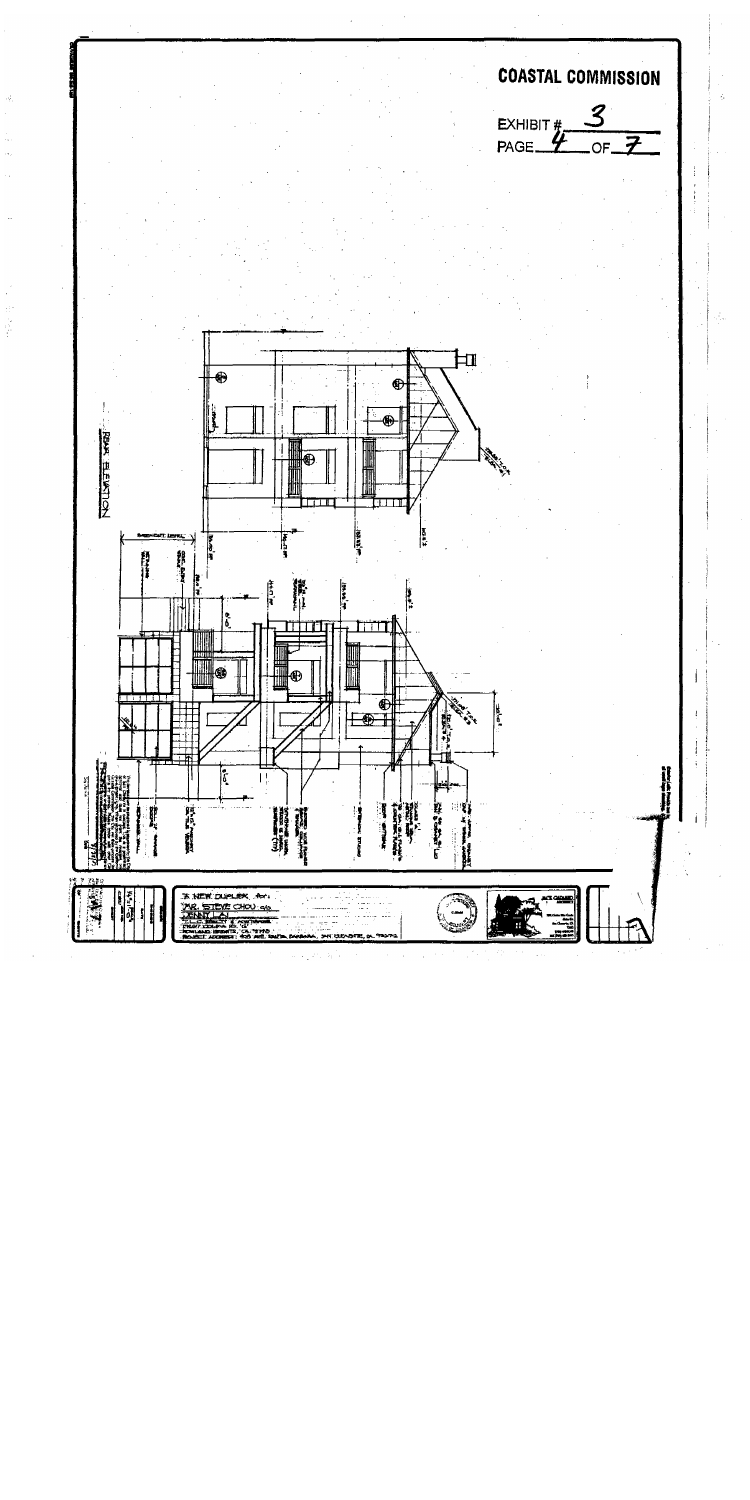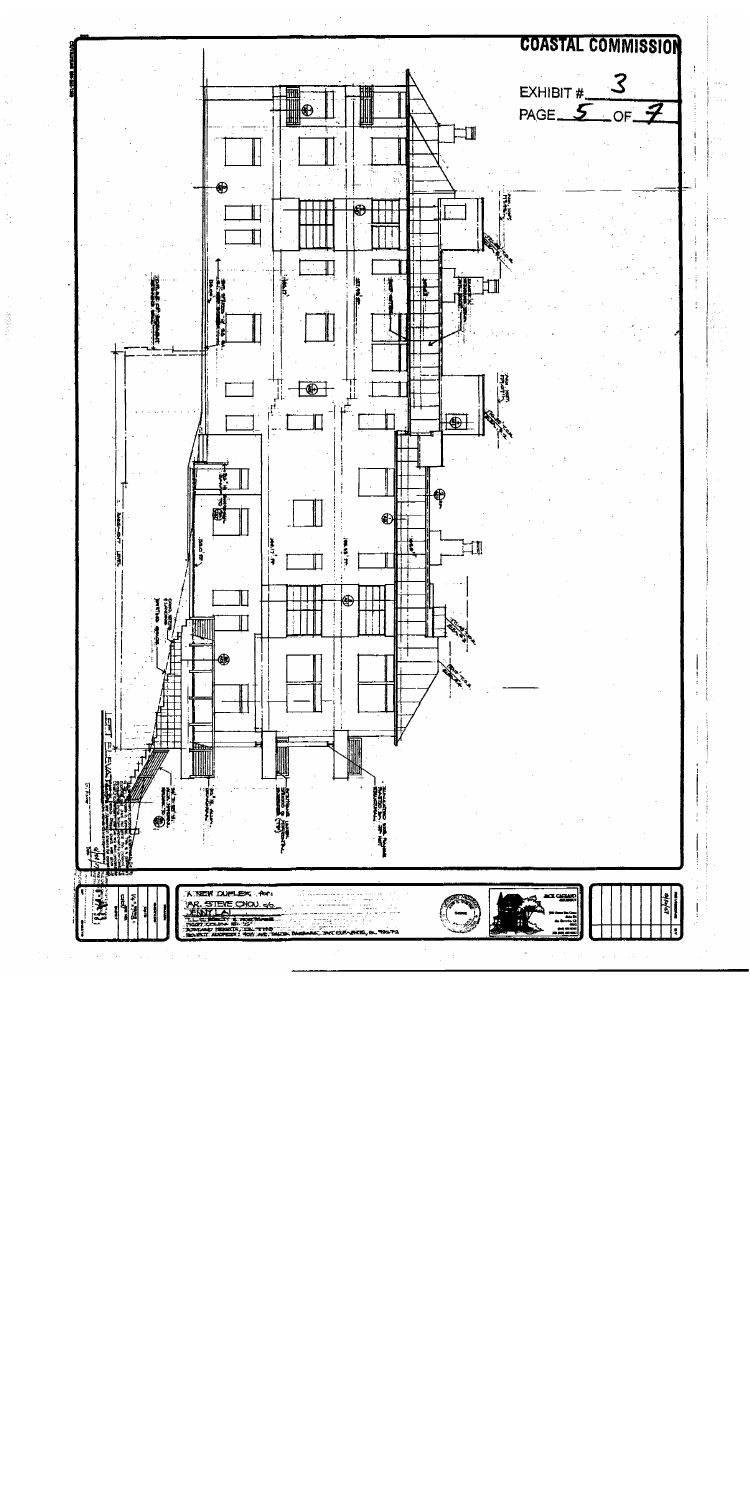